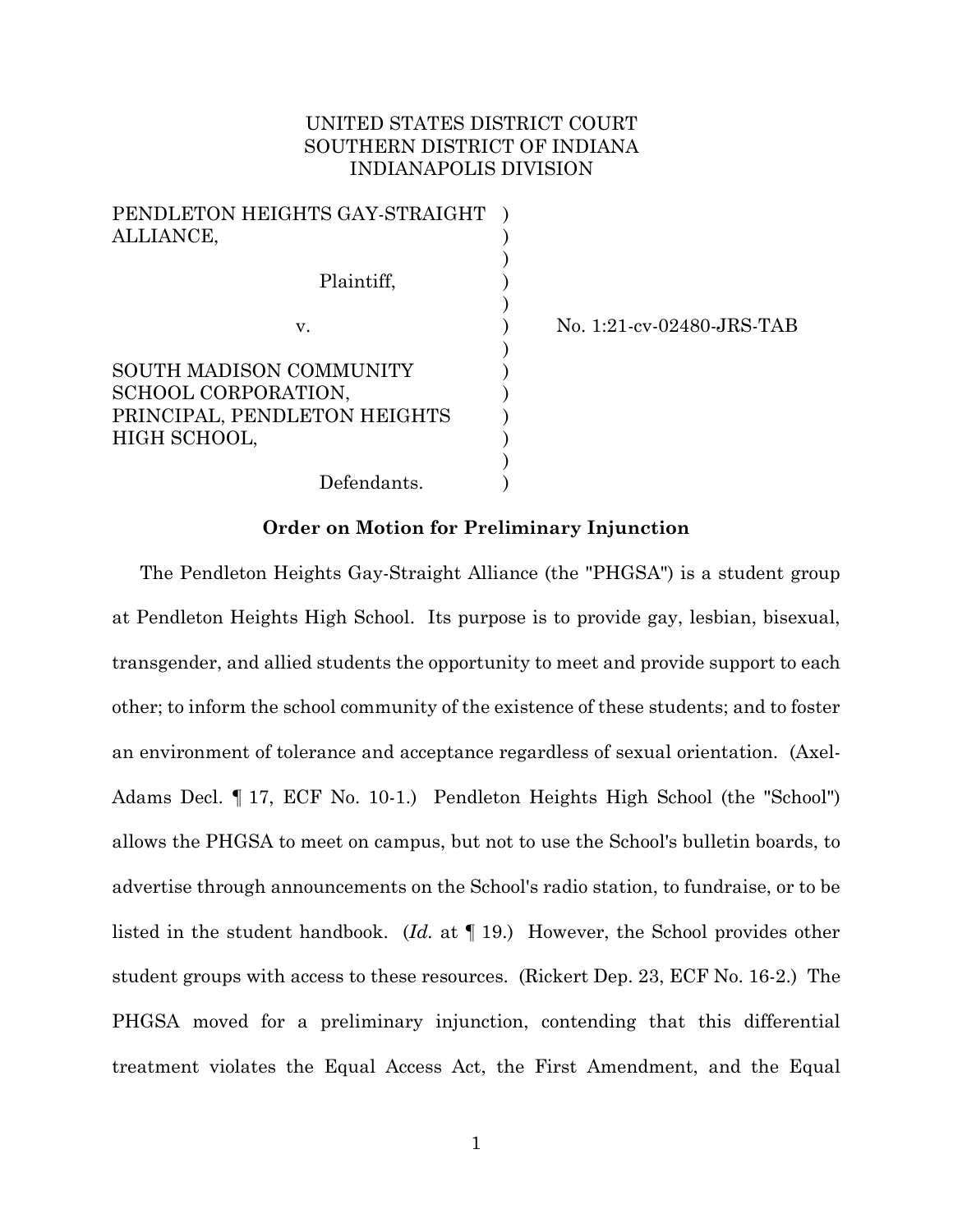Protection Clause. (ECF No. 8.) Because the Court finds that the PHGSA has shown a likelihood of success on the merits of its Equal Access Act claim, and that the other requirements of a preliminary injunction are satisfied, the Court grants the Motion for a Preliminary Injunction, (ECF No. 8).

#### **Background and Legal Standard**

Access to resources like the bulletin boards and radio station depends on whether the School classifies the student club as "corporation sponsored" or "non-corporation sponsored." (Rickert Dep. 57, ECF No. 16-2.) "Corporation sponsored" clubs are "directly related to the [School's] curriculum." (ECF No. 16-3 at 1; Defs.' Br. 3, ECF No. 16.) Corporation sponsored clubs can advertise on the bulletin boards and radio station, fundraise, and be listed in the student handbook; non-corporation sponsored clubs cannot. (Rickert Dep. 23–24, ECF No. 16-2.) The School categorizes numerous clubs as corporation sponsored, but most relevant here is the Outdoor Adventure Club. (Neeley Aff. ¶ 4, ECF No. 16-8.) The PHGSA, on the other hand, is a noncorporation sponsored club, so it is limited to holding meetings. (Axel-Adams Decl. ¶ 19, ECF No. 10-1; Rickert Dep. 24, ECF No. 16-2.) The PHGSA's Motion requests that the PHGSA also be permitted to use the bulletin boards and radio station, to fundraise, and to be included in the handbook.

A party seeking a preliminary injunction "must show that it is reasonably likely to succeed on the merits, it is suffering irreparable harm that outweighs any harm the nonmoving party will suffer if the injunction is granted, there is no adequate remedy at law, and an injunction would not harm the public interest." *Christian*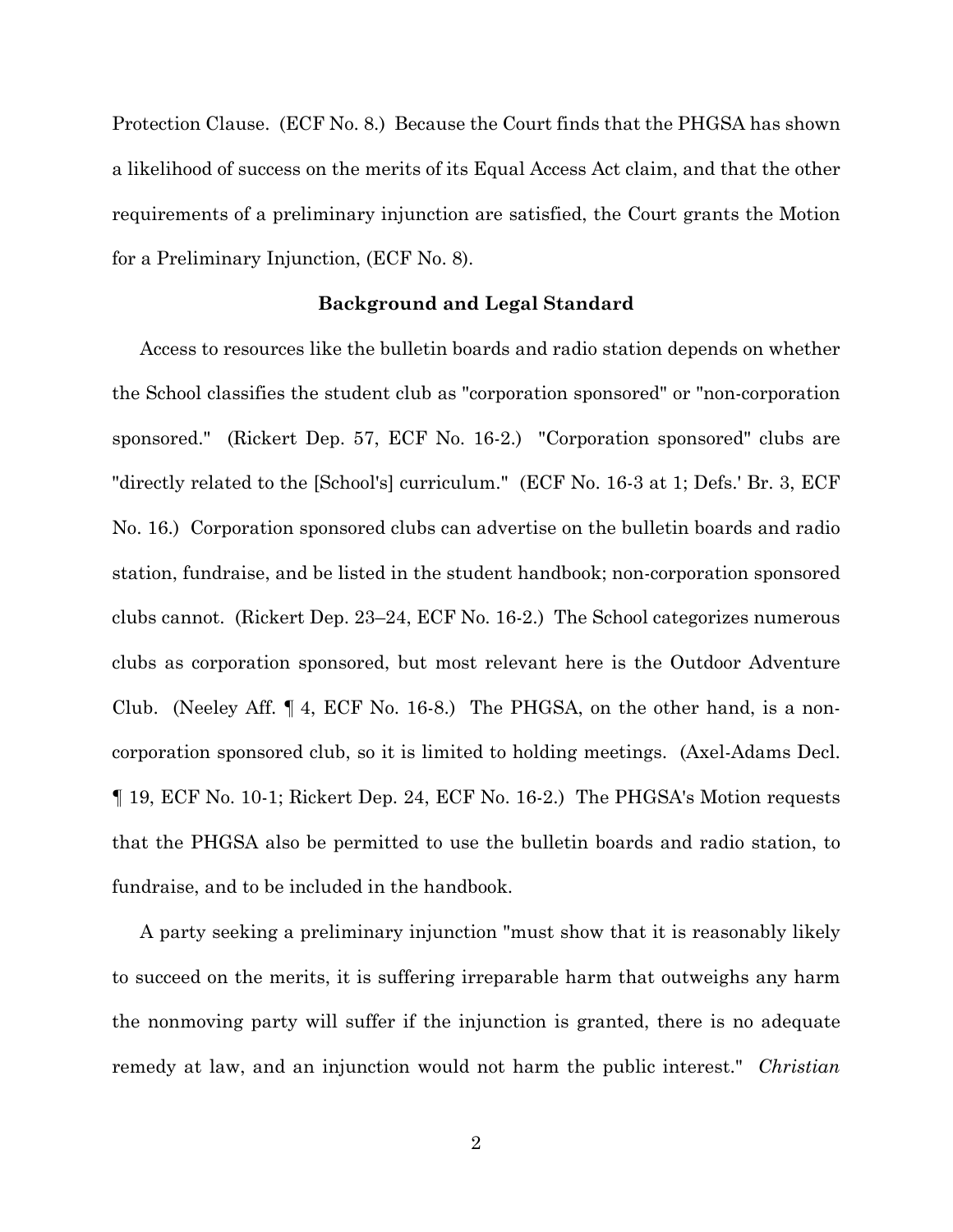*Legal Soc'y v. Walker*, 453 F.3d 853, 859 (7th Cir. 2006) (citing *Joelner v. Vill. of Wash. Park*, 378 F.3d 613, 619 (7th Cir. 2004)). If the moving party makes such a showing, the district court "must exercise its discretion to determine whether the balance of harms weighs in favor of the moving party or whether the nonmoving party or public interest will be harmed sufficiently that the injunction should be denied." *Id.*

#### **Discussion**

The PHGSA asserts that the School's differential treatment violates the Equal Access Act, the First Amendment, and the Equal Protection Clause. (Mot. Prelim. Inj. ¶ 1, ECF No. 8.) Because the Court agrees that the PHGSA is likely to prevail on its claim under the Equal Access Act, the Court does not address the First Amendment or Equal Protection Clause arguments. *See, e.g.*, *Bd. of Educ. of Westside Cmty. Schs. v. Mergens*, 496 U.S. 226, 247 (1990) (finding that school's actions violated the Equal Access Act and therefore not deciding whether First Amendment required the same result).

### *A. Likelihood of Success on the Merits*

The Equal Access Act (the "Act") prohibits public secondary schools that receive federal financial assistance and that maintain a "limited open forum" from denying "equal access" to students who wish to meet within the forum based on the content of the speech at such meetings. 20 U.S.C. § 4071(a); *Mergens*, 496 U.S. at 233, 246–47 ("Because [the school] maintains a 'limited open forum' under the Act, it is prohibited from discriminating, based on the content of the students' speech, against students who wish to meet on school premises during noninstructional time."). A school has a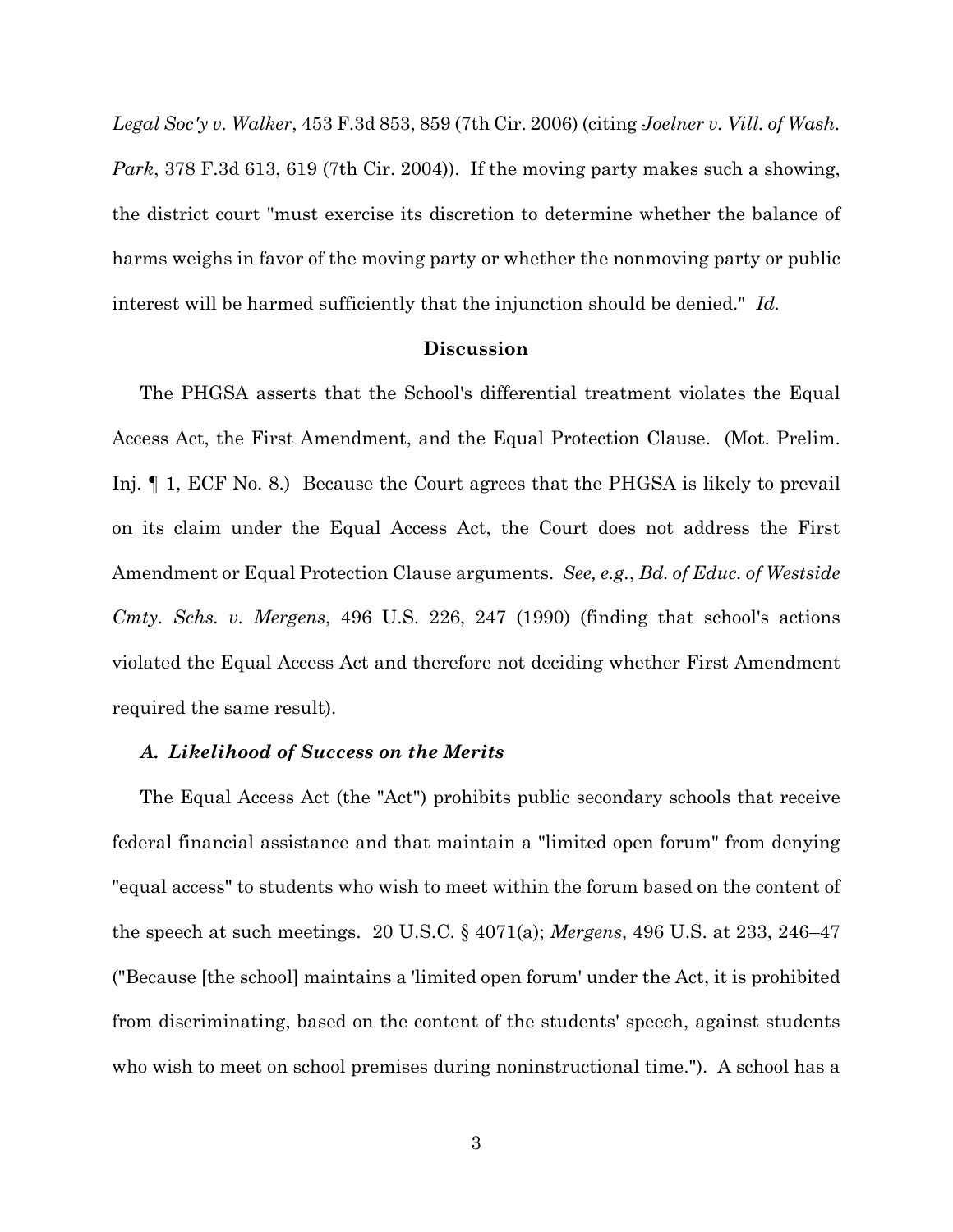"limited open forum" if it "grants an offering to or opportunity for one or more noncurriculum related student groups to meet on school premises during noninstructional time." 20 U.S.C. § 4071(b).

The School admits that it is a public secondary school that receives federal financial assistance. (Defs.' Answer ¶ 29, ECF No. 15.) It further concedes that it has created a "limited open forum" by allowing noncurriculum related student groups to meet on school premises during noninstructional time. (Defs.' Br. 16, ECF No. 16). Nevertheless, the School claims it has not run afoul of the Act because it treats all corporation sponsored, i.e., curriculum related, clubs alike, and all non-corporation sponsored, i.e., noncurriculum related, clubs alike. Specifically, curriculum related clubs like the French Club and the Outdoor Adventure Club can use the School's bulletin boards and radio station, fundraise, and be listed in the student handbook, while noncurriculum related clubs like the PHGSA and the Fellowship of Christian Athletes cannot. However, at least one club the School classifies as curriculum related, the Outdoor Adventure Club, is, in reality, noncurriculum related. Thus, by providing the Outdoor Adventure Club—but not the PHGSA—with access to certain benefits, the School has denied the PHGSA "equal access" under the Act.

*Mergens* controls. There, school officials allowed a group of students seeking to form a Christian club to meet after school, but officials refused to give the club "official recognition," which provided for access to the school newspaper, bulletin boards, the public address system, and the club fair. 496 U.S. at 247. The school argued that all of its clubs were curriculum related; therefore, there was no limited open forum and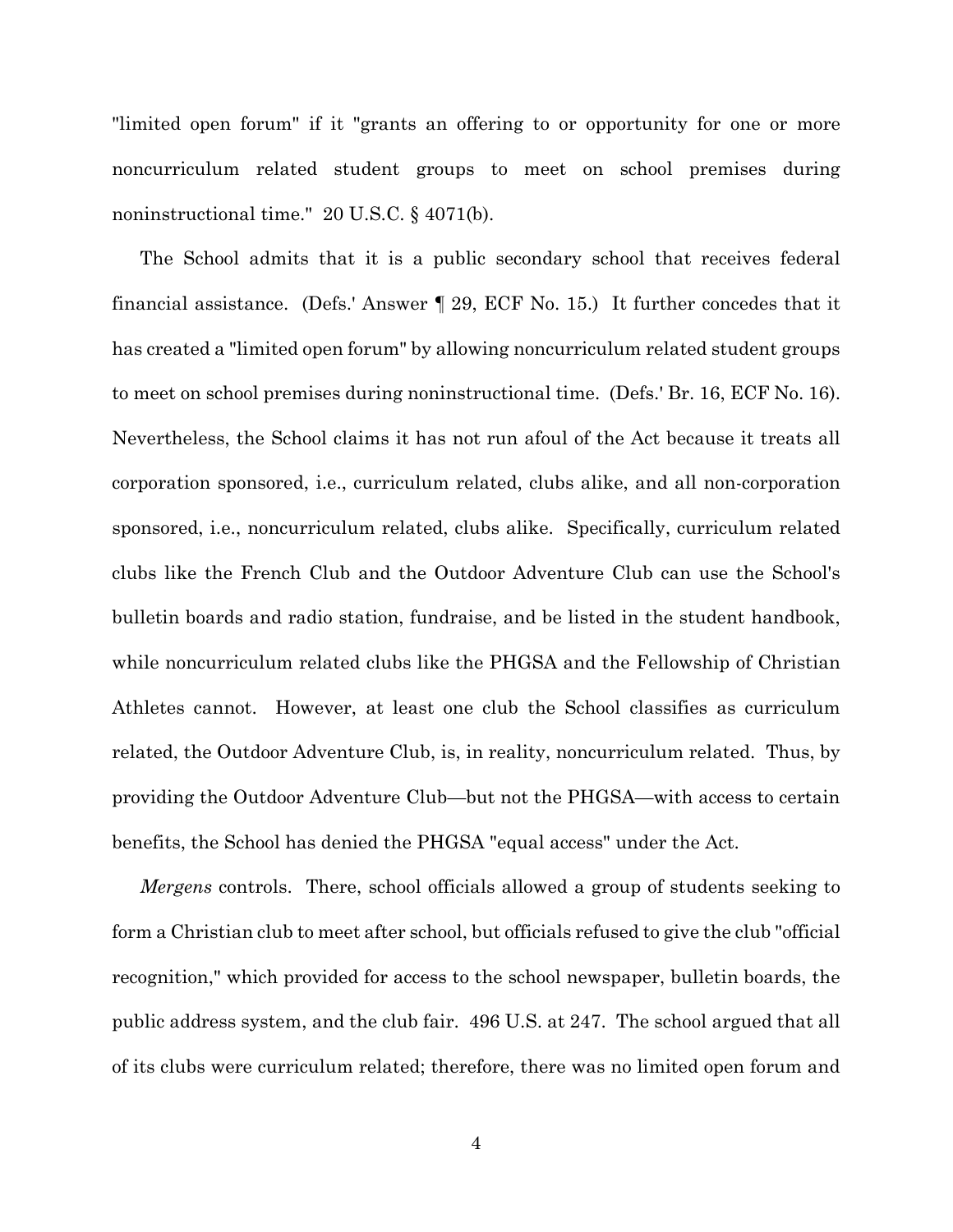no obligation to comply with the Act. *Id.* at 243–44. But the Court cautioned that permitting schools to evade the Act by "strategically describing existing student groups" would "render the Act merely hortatory." *Id.* at 244. Instead, the Court defined "noncurriculum related," examined the school's student groups, and concluded that, despite the school's labeling, some groups were noncurriculum related. *Id.* at 237–46. And by allowing only some noncurriculum related groups to access the bulletin boards and school newspaper, the school violated the Act. *Id.* at 246–47.

The same is true here. The Outdoor Adventure Club fits squarely within the *Mergens* definition of "noncurriculum related," notwithstanding the School's assertion otherwise. And since the Outdoor Adventure Club receives benefits the PHGSA does not—inclusion in the handbook, permission to fundraise, access to the bulletin boards and radio station—the PHGSA's rights have been violated under the Act.

The Court stated that "noncurriculum related" is best interpreted "broadly" to mean "any student group that does not *directly* relate to the body of courses offered by the school." *Mergens*, 496 U.S. at 239. It identified four situations in which a student group "directly relates" to a school's curriculum: (1) "if participation in the group is required for a particular course;" (2) "if participation in the group results in academic credit;" (3) "if the subject matter of the group concerns the body of courses as a whole;" or (4) if "the subject matter of the group is actually taught, or will soon be taught, in a regularly offered course." *Id.* at 239–40. The Outdoor Adventure Club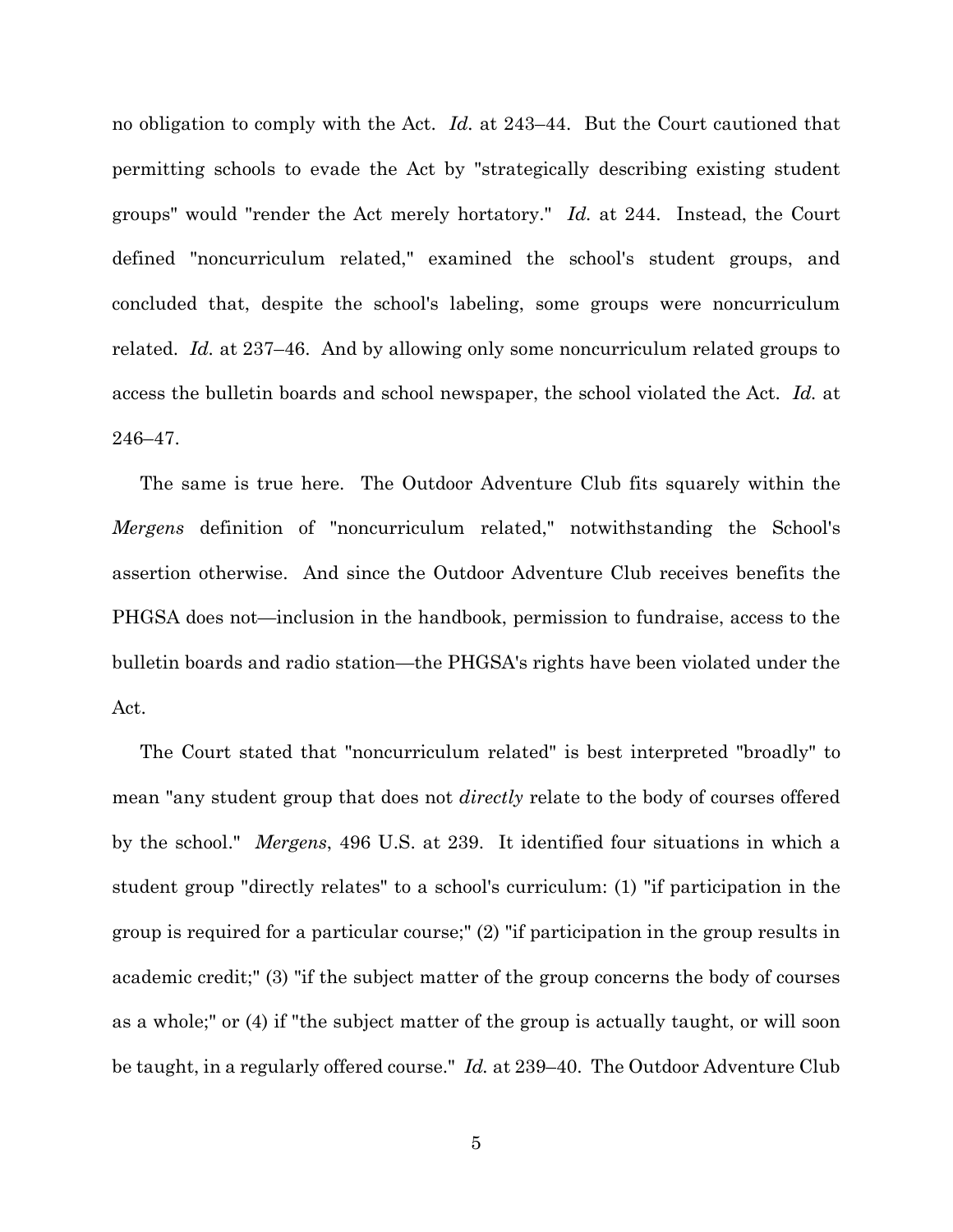does not satisfy any of these criteria.

Students in the Outdoor Adventure Club "participate in a variety of outdoor, physical activities including camping, horseback riding, canoeing, rock climbing, hiking, spelunking, and skiing." (Neeley Aff. 15, ECF No. 16-8.) The School acknowledges that participation in the Outdoor Adventure Club is not required for a particular course and does not result in academic credit. (Rickert Dep. 38–39, ECF No. 16-2.) The School also admits that the Club does not "concern[] the body of courses as a whole." *Cf. Mergens*, 496 U.S. at 240 ("A school's student government would generally relate directly to the curriculum to the extent that it addresses concerns, solicits opinions, and formulates proposals pertaining to the body of courses offered by the school."). Nevertheless, the School contends the Outdoor Adventure Club is "directly related to the physical education curriculum" because it "teaches students the skills necessary to participate in a variety of physical activities, teaches the benefits of being involved in various types of physical activities, and encourages students to participate regularly in physical activity as part of a healthy lifestyle." (Defs.' Br. 26–27, ECF No. 16; *see also* Neeley Aff. ¶¶ 6–9, 14, ECF No. 16-8.) The School cites various physical education standards developed by the Indiana Department of Education. (Defs.' Br. 26–27, ECF No. 16.) But merely stating that a club "directly relates" to the curriculum does not make it so. The School does not contend that "the subject matter of" the Outdoor Adventure Club—camping, horseback riding, canoeing, rock climbing, hiking, spelunking, and skiing—is "actually taught, or will soon be taught, in a regularly offered course." Therefore, the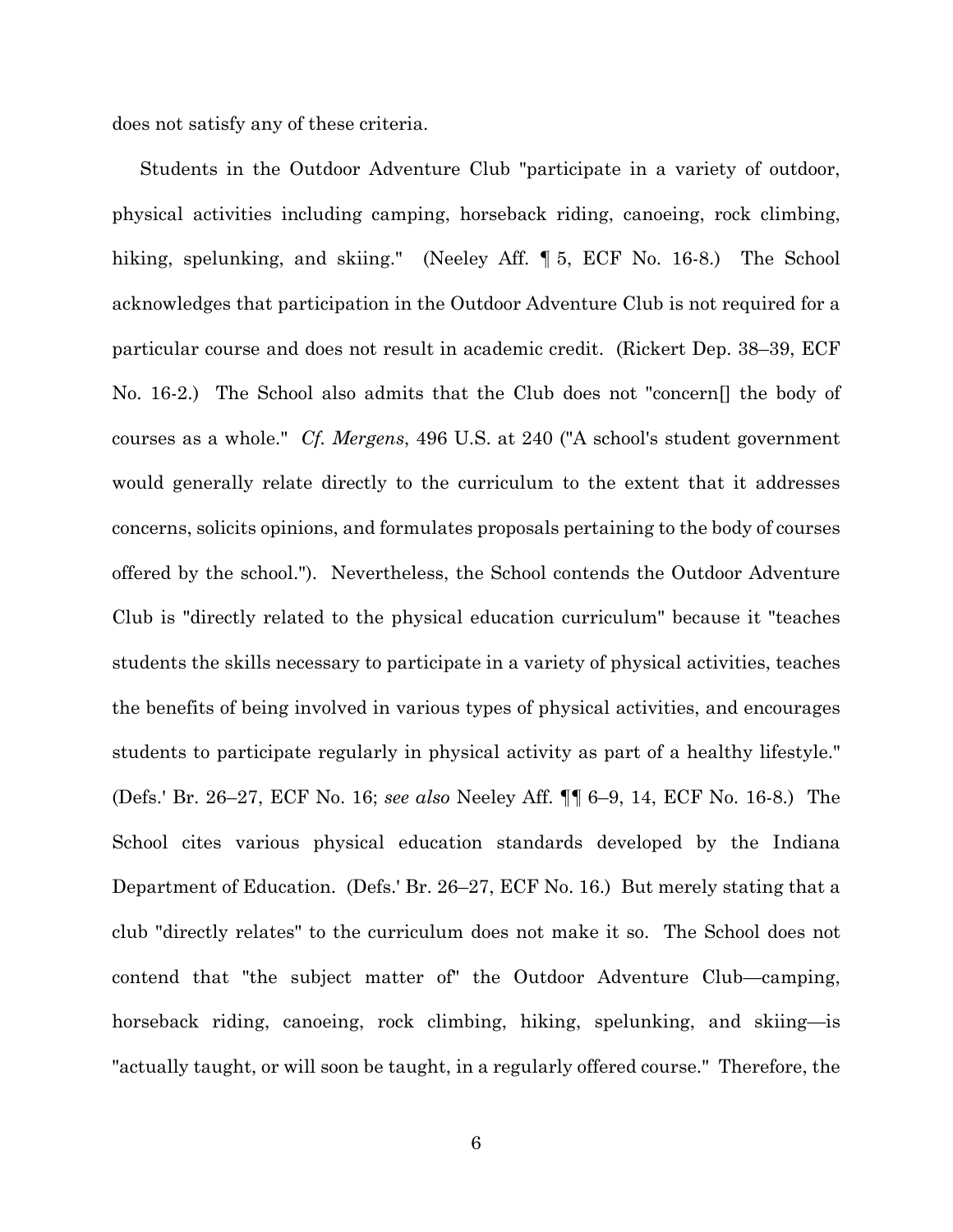Outdoor Adventure Club does not fall within any of the four categories identified in *Mergens* as "directly relating" to a school's curriculum.

In fact, the School's argument is nearly identical to one the Supreme Court rejected in *Mergens*. There, school officials asserted that Subsurfers, a club for students interested in scuba diving, was curriculum related because it furthered "one of the essential goals of the Physical Education Department—enabling students to develop lifelong recreational interests." *Mergens*, 496 U.S. at 244. The Court rejected the notion that "curriculum related" means "anything remotely related to abstract educational goals." *Id.* The Court concluded that while the school's physical education classes included swimming, "scuba diving [was] not taught in any regularly offered course at the school." *Id.* at 245. Further, the scuba diving club did not relate to the curriculum as a whole, like student government; nor was participation required by a course; nor did participation result in academic credit; thus, the club was noncurriculum related. *Id.* Like the Subsurfers scuba diving club, the Outdoor Adventure Club is noncurriculum related. And since the Outdoor Adventure Club can use the School's bulletin boards, advertise through announcements on the School's radio station, fundraise, and be listed in the student handbook, while the PHGSA cannot, (Rickert Dep. 23–24, ECF No. 16-2), the PHGSA has been denied "equal access" under the Act. *Mergens*, 496 U.S. at 247; *see, e.g.*, *Straights and Gays for Equality v. Osseo Area Schs.-Dist. No. 279*, 540 F.3d 911, 915 (8th Cir. 2008) (school violated the Act by providing a "noncurriculum related student group mislabeled as a curriculum related group" with "greater access to communication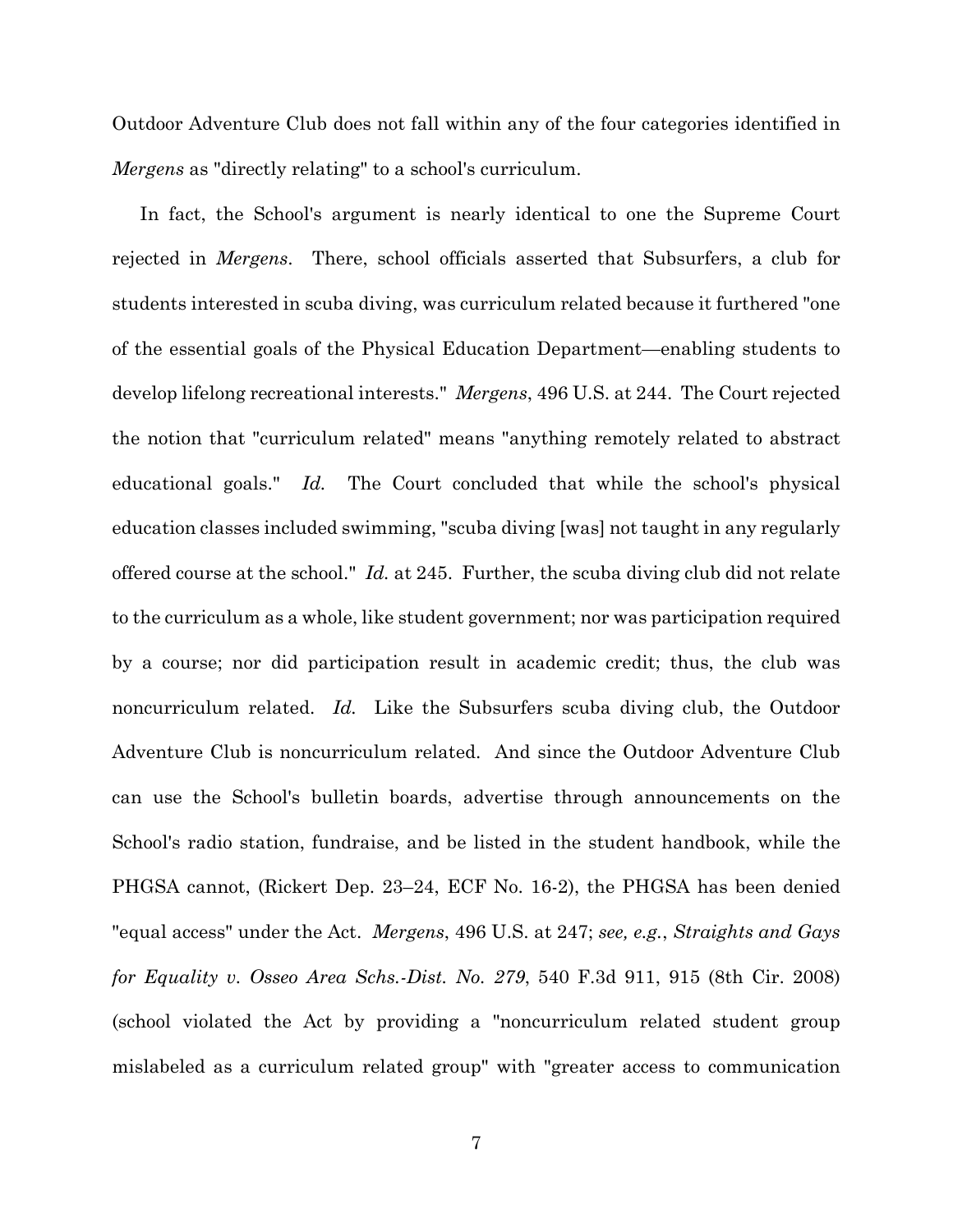avenues" than it provided to Straights and Gays for Equality, another noncurriculum related group). Therefore, the PHGSA has met its burden of showing that it is likely to succeed on the merits of its Equal Access Act claim.

# *B. Irreparable Harm, Adequate Remedy at Law, Public Interest, Balancing of Harms*

The remaining factors in the preliminary injunction analysis also weigh in the PHGSA's favor. "The loss of First Amendment freedoms is presumed to constitute an irreparable injury for which money damages are not adequate, and injunctions protecting First Amendment freedoms are always in the public interest." *Christian Legal Soc'y v. Walker*, 453 F.3d 853, 859 (7th Cir. 2006) (citations omitted). While this Court's analysis focused on the PHGSA's injury under the Equal Access Act, rather than under the First Amendment, courts have noted that the principle articulated in *Walker* applies in Equal Access Act cases just the same, as the Act "protects free speech rights and expressive liberties." *Straights and Gays for Equality (SAGE) v. Osseo Area Schs.-Dist. No. 279*, 471 F.3d 908, 913 (8th Cir. 2006) (presumption of irreparable harm applied to group that could hold meetings but could not use the school's public address system or yearbook or hold fundraising events); *Boyd Cnty. High Sch. Gay Straight All. v. Bd. of Educ. of Boyd Cnty.*, 258 F. Supp. 2d 667, 692 (E.D. Ky. 2003) (presumption of irreparable harm that results from the loss of First Amendment freedoms applies to violations of Equal Access Act because Act protects "expressive liberties").

As to the balancing of harms, the School claims an injunction would force it to allow all noncurriculum related groups to publicize, thereby turning the two-to-three-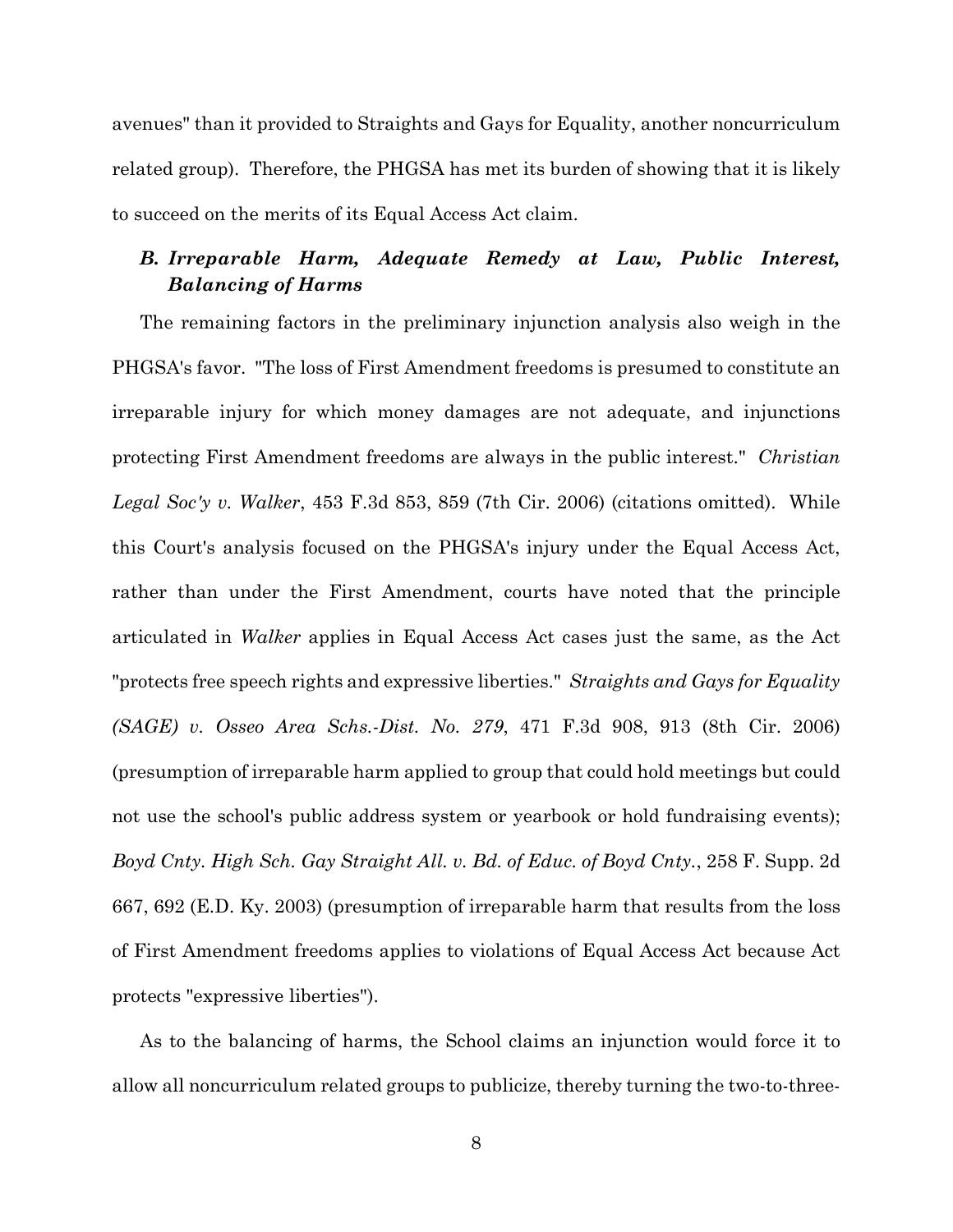minute school announcements into a longer, unmanageable affair; the bulletin boards would become covered with flyers; and the student handbook would have to be reprinted. (Defs.' Br. 29, ECF No. 16.) Not only do these harms appear minor, but the School could mitigate them, such as by instituting a one-flyer-per-club-perbulletin-board limit, provided the limits apply equally to all noncurriculum related groups; or by prohibiting all noncurriculum related clubs from meeting on campus, thereby avoiding implication of the Act at all. Further, "the more likely the plaintiff is to win, the less heavily need the balance of harms weigh in his favor." *Valencia v. City of Springfield*, 883 F.3d 959, 966 (7th Cir. 2018) (cleaned up). The PHGSA has made a strong showing that it is likely to succeed on the merits of its claim. When coupled with the minimal harm an injunction would inflict on the School, the Court finds that the injunction should be granted.

Finally, the PHGSA requests that the injunction be issued without bond. (Mot. Prelim. Inj. 2, ECF No. 8; Pl.'s Br. 20, ECF No. 10.) Rule 65 of the Federal Rules of Civil Procedure provides that a court may issue a preliminary injunction "only if the movant gives security in an amount that the court considers proper to pay the costs and damages sustained by any party found to have been wrongfully enjoined or restrained." Fed. R. Civ. P. 65(c). However, the PHGSA states that bond should not be required in this case because issuance of the injunction will not result in any monetary harm to the School. *See Habitat Educ. Ctr. v. U.S. Forest Serv.*, 607 F.3d 453, 458 (7th Cir. 2010) (district court can waive bond requirement when there is no danger the opposing party will incur any damages from the injunction). The School